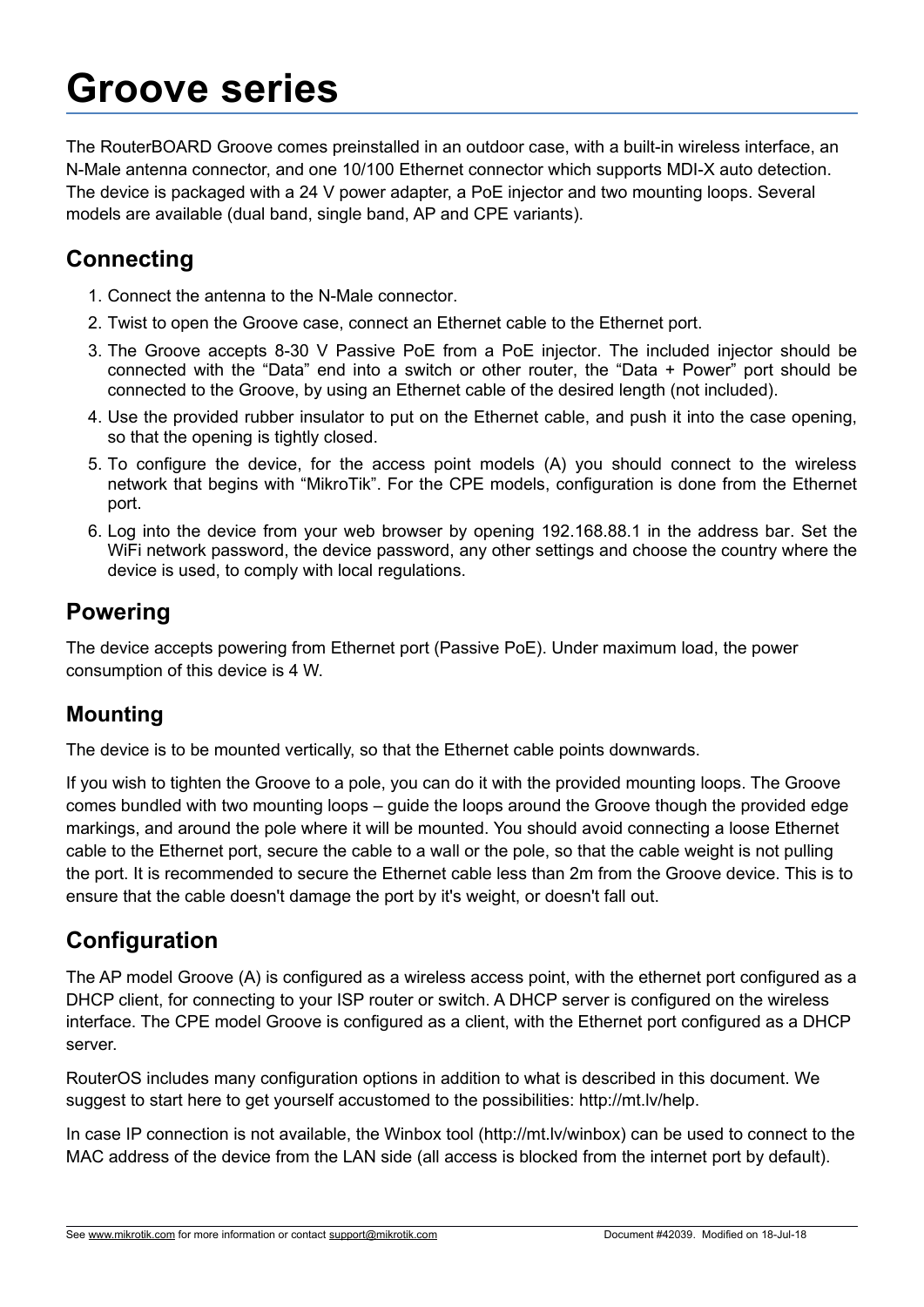#### **Reset button**

The reset button has three functions:

- Hold this button during boot time until LED light starts flashing, release the button to reset RouterOS configuration (total 5 seconds).
- Keep holding for 5 more seconds, LED turns solid, release now to turn on CAPs mode for managing the unit from a CAPsMAN server (total 10 seconds).
- Or Keep holding the button for 5 more seconds until until LED turns off, then release it to make the RouterBOARD look for Netinstall servers (total 15 seconds).

#### **Operating System Support**

The device supports RouterOS software with the version number at or above what is indicated in the RouterOS menu /system resource. Other operating systems have not been tested.

We recommend clicking the "Check for updates" button and updating your RouterOS software to the latest version to ensure the best performance and stability.

#### **Industry Canada**

7442A-GRVA52HPC. This device complies with Industry Canada licence-exempt RSS standard(s). Operation is subject to the following two conditions: (1) this device may not cause interference, and (2) this device must accept any interference, including interference that may cause undesired operation of the device. Le présent appareil est conforme aux CNR d'Industrie Canada applicables aux appareils radio exempts de licence. L'exploitation est autorisée aux deux conditions suivantes : (1) l'appareil ne doit pas produire de brouillage, et (2) l'utilisateur de l'appareil doit accepter tout brouillage radioélectrique subi, même si le brouillage est susceptible d'en compromettre le fonctionnement.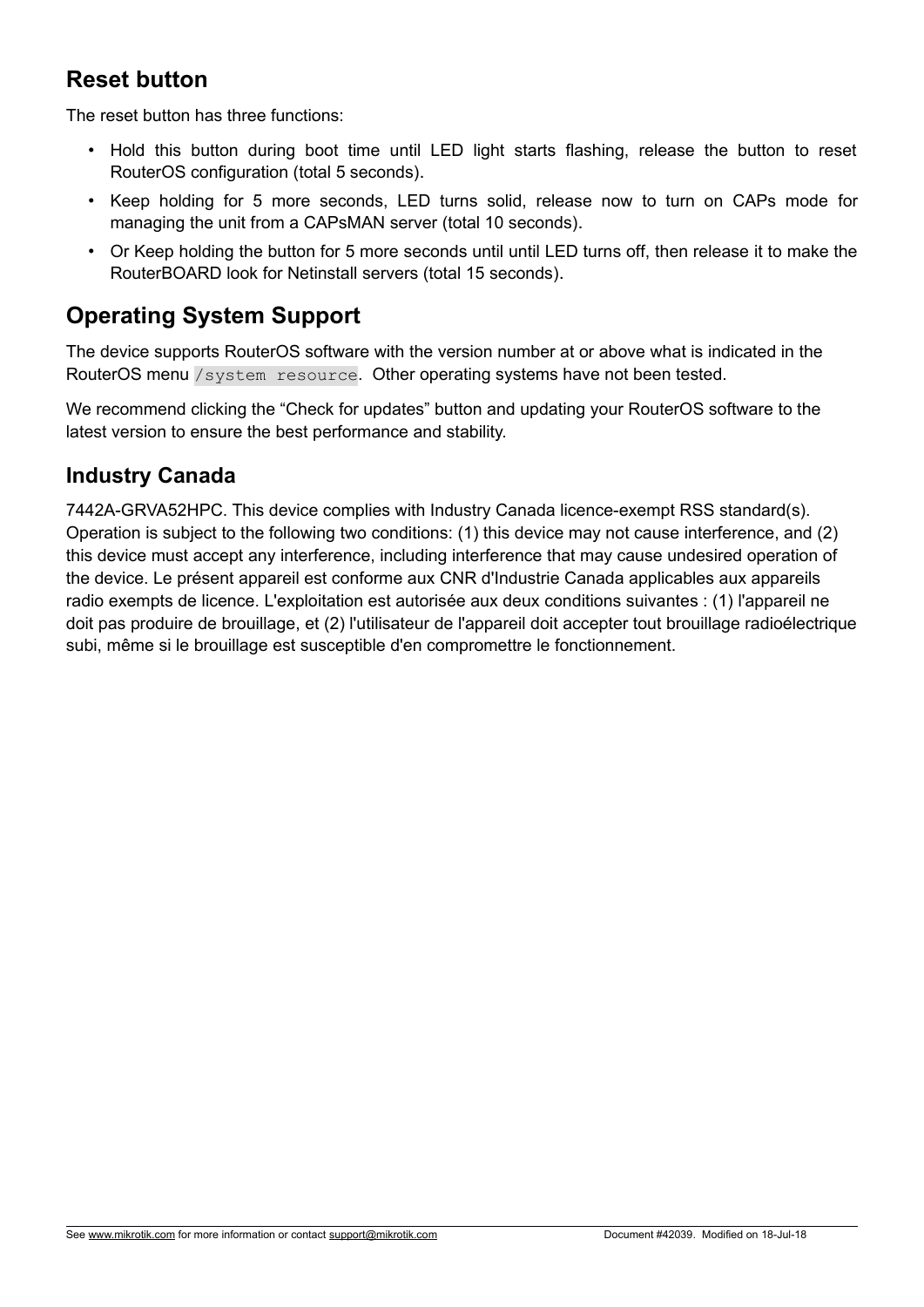#### **Federal Communication Commission Interference Statement**

FCC ID: TV7GROOVE-5HN, TV7GROOVE-2HN, TV7GRV-A52HPN**.** This equipment has been tested and found to comply with the limits for a Class B digital device, pursuant to Part 15 of the FCC Rules. These limits are designed to provide reasonable protection against harmful interference in a residential installation.

This equipment generates, uses and can radiate radio frequency energy and, if not installed and used in accordance with the instructions, may cause harmful interference to radio communications. However, there is no guarantee that interference will not occur in a particular installation. If this equipment does cause harmful interference to radio or television reception, which can be determined by turning the equipment off and on, the user is encouraged to try to correct the interference by one of the following measures:

- Reorient or relocate the receiving antenna.
- Increase the separation between the equipment and receiver.
- Connect the equipment into an outlet on a circuit different from that to which the receiver is connected.
- Consult the dealer or an experienced radio/TV technician for help.

FCC Caution: Any changes or modifications not expressly approved by the party responsible for compliance could void the user's authority to operate this equipment.

This device complies with Part 15 of the FCC Rules. Operation is subject to the following two conditions: (1) This device may not cause harmful interference, and (2) this device must accept any interference received, including interference that may cause undesired operation.

This device and its antenna must not be co-located or operation in conjunction with any other antenna or transmitter.

IMPORTANT: Exposure to Radio Frequency Radiation. This equipment complies with the FCC RF radiation exposure limits set forth for an uncontrolled environment. This equipment should be installed and operated with a minimum distance of 20cm between the radiator and any part of your body.

Antenna Installation. WARNING: It is installer's responsibility to ensure that when using the authorized antennas in the United States (or where FCC rules apply); only those antennas certified with the product are used. The use of any antenna other than those certified with the product is expressly forbidden in accordance to FCC rules CFR47 part 15.204. The installer should configure the output power level of antennas, according to country regulations and per antenna type. Professional installation is required of equipment with connectors to ensure compliance with health and safety issues.

LIST OF APPROVED 2GHz ANTENNAS:

- 24 dBi Dish DC 24-HD-PFIP
- 20 dBi Panel WLP-2450-20
- 17 dBi Sector SA 24-90-17-WB
- 15 dBi Omni Directional (pole) WL0-2450-15
- 13 dBi Omni Directional (hor. Polarization) HP, 0DH 24-13

LIST OF APPROVED 5GHz ANTENNAS:

- 8.5 dBi Omni MTI Wireless MT-482016NA
- 24 dBi Panel Pacific Wireless PA58-24
- 32 dBi Dish Pacific Wireless HDDA5W-32-DP

Antennas of same type and lower gain than those listed above may be used in compliance with certification.